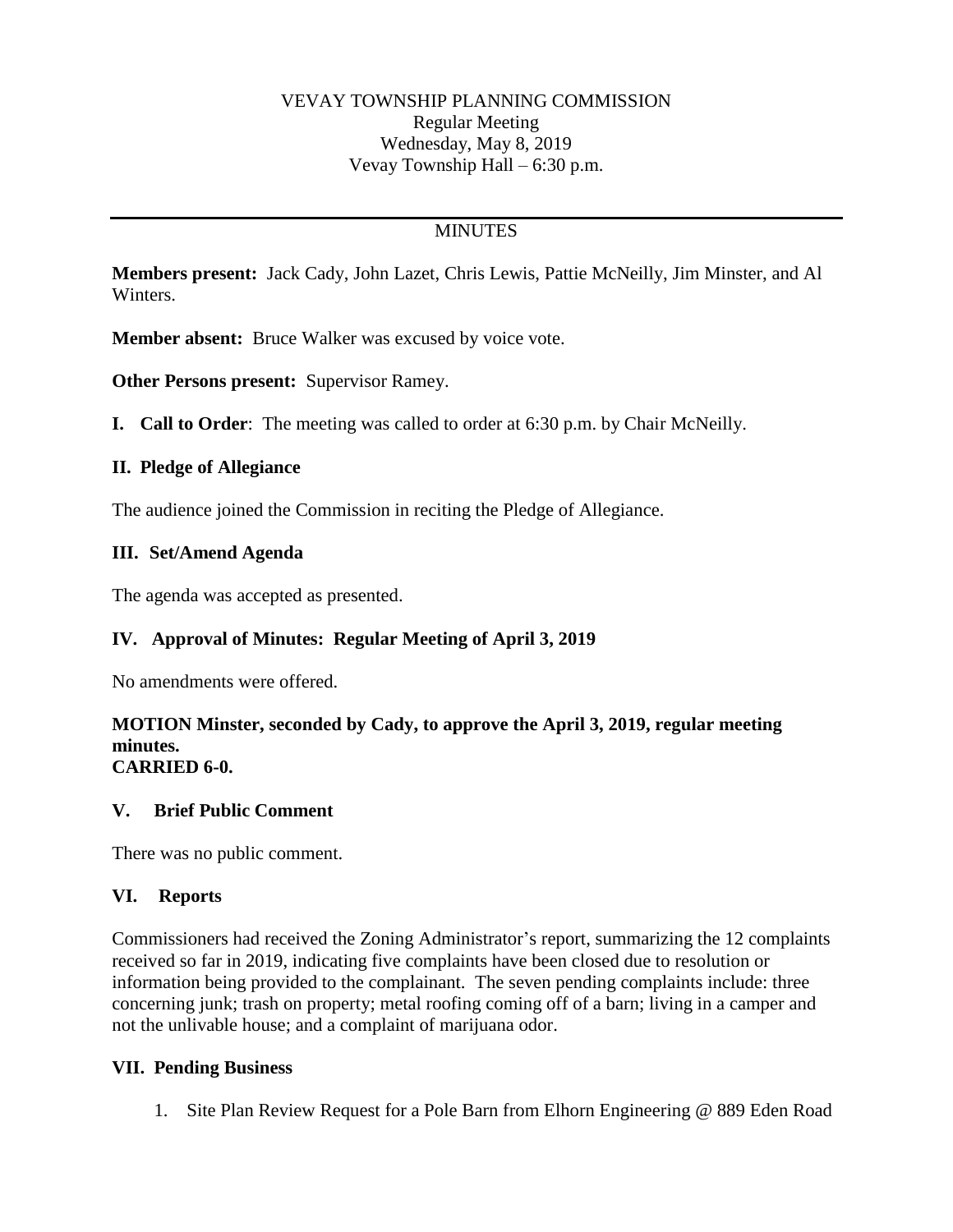Mr. Todd Luks was present on behalf of Elhorn Engineering – he explained that the goal is to erect a pole barn for vehicle parking/storage when the vehicles are not in use. There will be no maintenance activities or oil changes occurring.

Commission – had discussion on Section 3.09 of the Ordinance (Accessory Buildings and Structures), which prohibits placement on an irregular lot of an accessory building within 400 feet of a residence. The proposed pole barn would be roughly 150 feet from the residence on the front lot, and the depth of the irregular lot on the south side is less than 400 feet. This set-back provision would prevent any accessory structure being built almost anywhere on the parcel. There was discussion on the intent of the section based on when the "creation" of the irregular lot occurred, and this line of reasoning was discarded as a non-viable interpretation.

Commission – had discussion on Section 3.04 (Main Building or Principal Use). This section, which applies to Section 3.09 as well, allows for multiple buildings on an Industrial parcel if they form "...a single, integrated complex as indicated by shared parking, signs, access, and similar activities which form a unified function and appearance." The question arose that if this section is applicable to the application, do the requirements of Sec. 3.09 still apply? The Commission will ask legal counsel for a more definitive answer.

Commission – had discussion on the accessory building square footage table in Sec. 3.09 (E), limiting such a building on their 4.6 acre parcel to 3,200 square feet, while the proposed building would be 4,608 square feet. The site plan also indicates the building would be 32 feet in height, while the Ordinance restricts accessory buildings to 24 feet.

Commission – had discussion on Sec. 3.09 (C), and whether the applicant could possibly attach the garage to the existing building, either directly or connected by a breezeway, as a means of complying with the Ordinance.

To assist the applicant in potentially providing a new site plan, the Commission reviewed the materials, and will schedule a final review for the regular June 5, 2019 meeting if the materials are received, changes made, and the location, square footage, and height of the building comply with requirements. As this is an amendment to their site plan, requirements and standards were only reviewed for the proposed pole barn.

## **Section 14.03 – Site Plan Review Requirements**:

- C. Required Site Plan Submission Requirements
- A general location sketch showing at minimum, properties, streets and use of land within 1/2 mile of the area. – Condition met, page C2.0.
- Legal description of the subject property. Condition met, page C0.0.
- The date, north arrow, and scale. Condition met, pages C1.0 and C2.0.
- Name and address of the property owner or petitioner. Condition met, page C0.0.
- Existing zoning and use of all properties abutting the subject property. Condition met, page C1.0.
- All buildings, parking and driveways within 100 feet of all property lines. Condition met, page C1.0.
- The overall objectives of the proposed development. Condition met, side comments on page C2.0. During Commission consideration, the applicant indicated that the overall purpose is to erect a garage for company vehicles.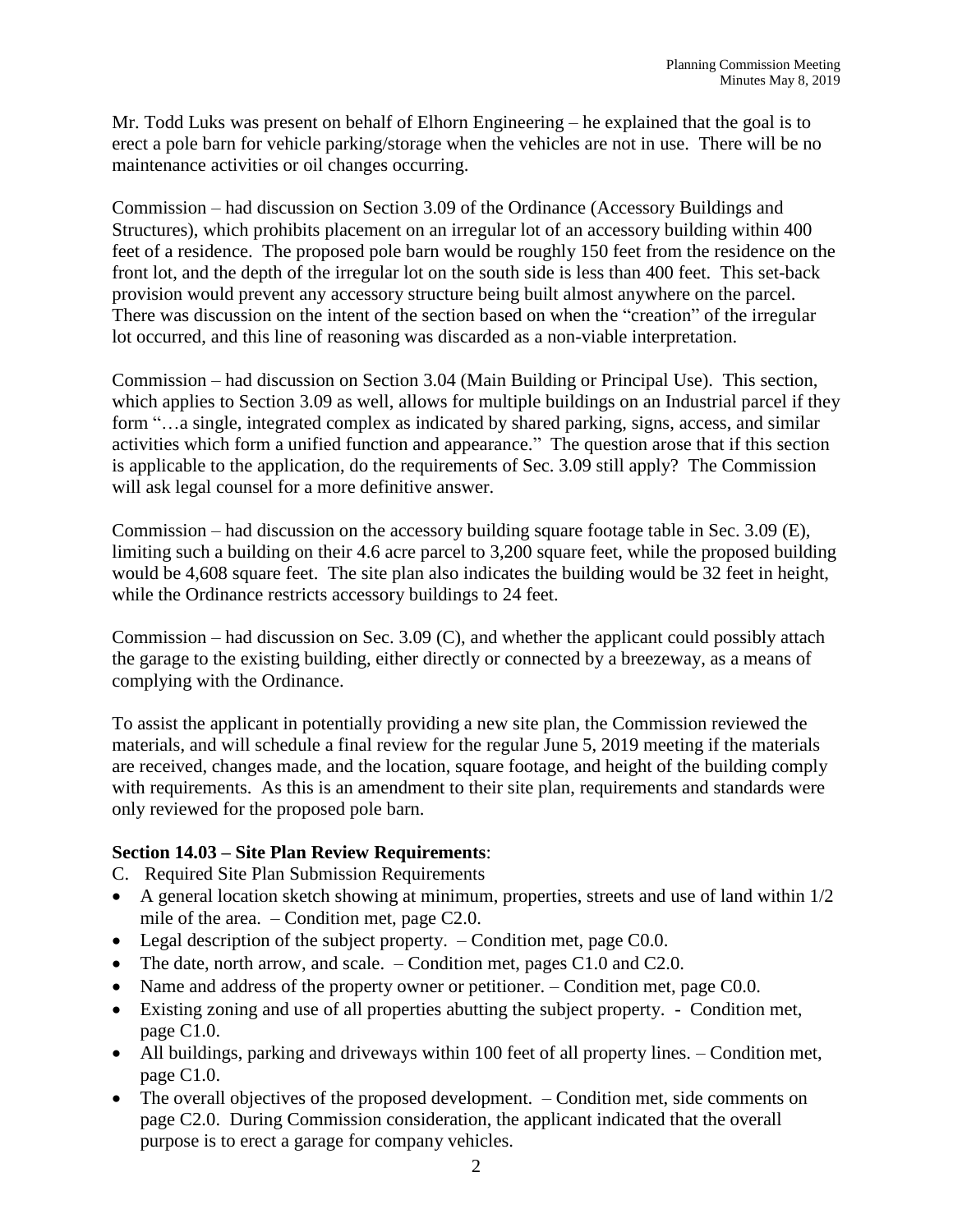- Size (in acres) of the subject property and approximate number of acres allocated to each proposed use and gross area in building, structures, parking, public streets and drives, and open space. – **Conditions NOT met**, page C2.0, but compliant upon the notation that the building would cover not only 4,608 square feet, but also 0.11 acres, and the new graveled area will cover about 0.06 acres. (But note the accessory building construction limits noted above this review).
- Dwelling unit densities by type, if applicable. Not applicable
- Proposed method of providing sewer and water service, as well as other public and private utilities. – **Conditions NOT met**, page C2.0, as the location of the septic field should be included on the amended site plan.
- Proposed method of providing storm drainage. Condition met, page C2.0. Comments indicate that drainage and standing water after a rain have not been an issue in the past, and the proposed development would drain in accordance with existing drainage patterns.
- Seal, name, and firm address of the professional individual responsible for the preparation of the site plan. – Condition met, provided on each page of the submitted site plan.
- Property lines and required setbacks shown and dimensioned. Conditions met, provided on page C2.0.
- Dimensions of all existing and proposed structures on the subject property including dwelling unit densities by type, if applicable. – Conditions met, new building noted on page C2.0.
- Size and location of existing and proposed utilities, including any proposed connections to public, or private community sewer or water supply systems. – Conditions met, on page C2.0, but the location of the septic field should be noted.
- Any signs not attached to the building(s).  $-$  Condition met, as no new signs are proposed.
- All existing and proposed drives (including dimensions and radii), acceleration/deceleration lanes, sidewalks, signs, exterior lighting, curbing, parking areas (including the dimensions of a typical parking space and the total number of parking spaces to be provided), fire lanes, and unloading areas**.** For projects on a collector or arterial road, see also Section 12.04. – Conditions met, on pages C1.0 and C2.0. No new parking is needed as the building will not have customers or employees who are not already using the existing parking spaces.
- Pavement width and right-of-way width of all roads, streets, and access easements within 100 feet of the subject property. – Conditions met, on page C2.0.
- Location and size of all surface water drainage facilities. Condition met, with explanation on page C2.0.
- Location of all solid waste disposal facilities, including recycling, and screening.  $-$  Not applicable.
- Location and specifications for existing or proposed outside, above or below ground storage facilities for hazardous materials. – Not applicable.
- All existing vegetation and the location, type, and size of all proposed landscaping, and the location, height and type of existing and proposed fences and walls. - Conditions met, on page C2.0.
- Recreation areas, common use areas, flood plain areas and areas to be conveyed for public use and purpose. – Not applicable.
- Exterior lighting showing area of illumination and indicating the type and height of fixture to be used. – Conditions met on pages C2.0. One wall pack LED light will be installed in compliance with all of the requirements of the Ordinance.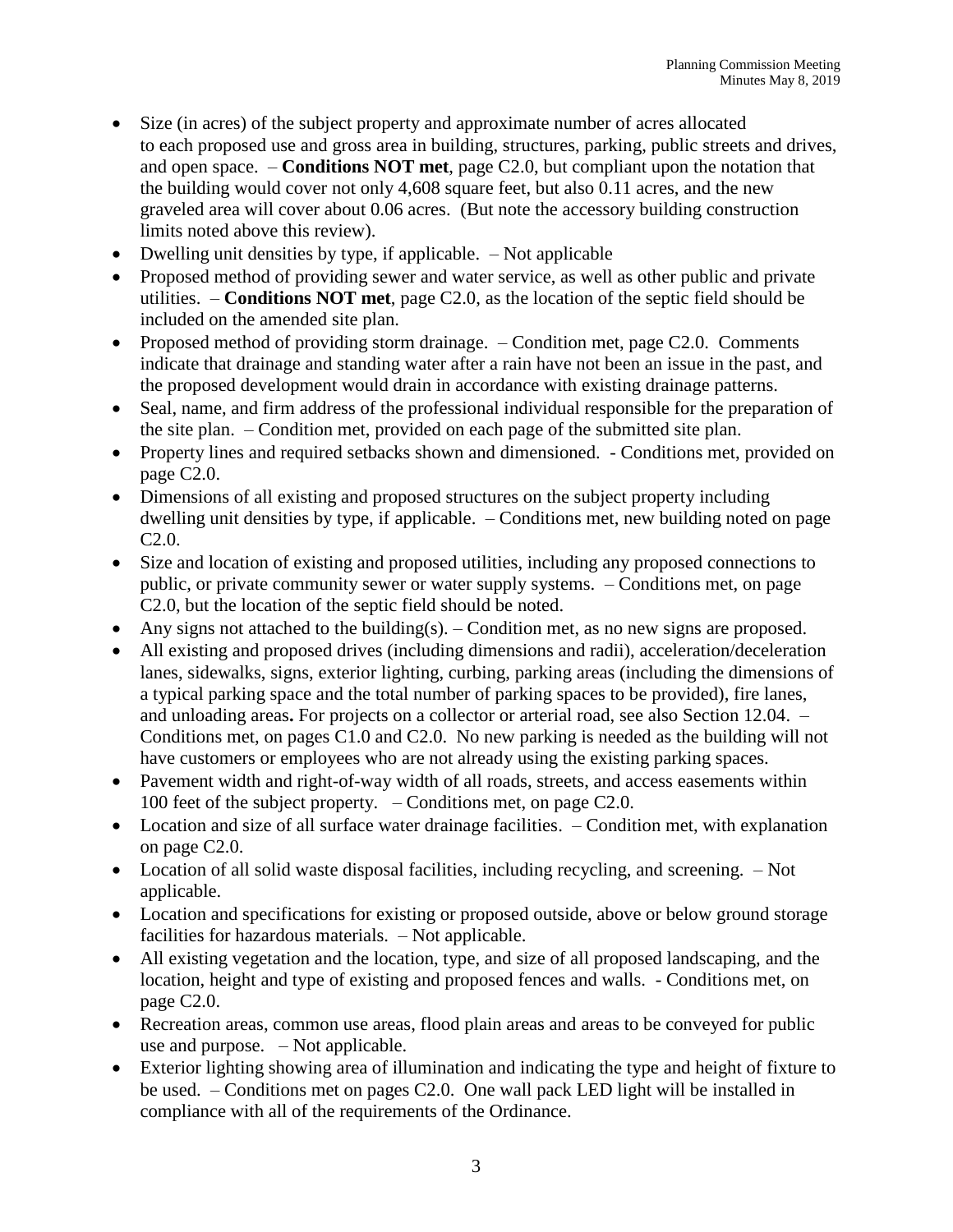- Elevation drawings of proposed buildings Condition met.
- D. Additional Information

Given the detail of the site plan drawings, once the missing information as noted above is added, no additional graphics or written materials were requested. As there is no significant foreseeable increase in traffic, no Traffic Impact Assessment or Traffic Impact Study was required of the applicant.

**Section 14.04 – Application and Review**: Supervisor Ramey confirmed that all required copies and fees have been submitted.

### **Section 14.06– Review Standards**: the Commission made the following findings:

### B. **Site Development Standards**

- 1. The uses proposed will not adversely affect the public health, safety, or welfare. Conditions met. The parcel is zoned M-1 Industrial, in an area with other industrial use parcels. No undue noise, odors, fire, smoke, vibrations, glare, or other negative impacts are anticipated. The proposed use will not result in additional traffic, human presence, and activity. As there should be no foreseeable negative impact on the surrounding operations, the Commission determined that the proposed use would not adversely affect the public health, safety, or welfare.
- 2. Uses and structures located on the site shall take into account topography, size of the property, the uses on adjoining property and the relationship and size of buildings to the site. The site shall be developed so as not to impede the normal and orderly development or improvement of surrounding property for uses permitted in this Ordinance. – Conditions met. Drainage and standing water after rain have not been an issue in the proposed area of use, and the proposed location and size of the building would fit within the patterns of the existing drainage. The proposal is within the allowable coverage area of development. As the proposed use is merely covered parking for existing vehicles, the use will not impede the normal and orderly development or improvement of surrounding properties, which are mostly already developed.
- 3. The site plan shall provide reasonable visual and sound privacy for all dwelling units located within and adjacent to it. Fences, walls, barriers, and landscaping shall be used, as appropriate, to accomplish these purposes. Appropriate fencing may be required by the Planning Commission around the boundaries of the development if deemed necessary to minimize or prevent trespassing or other adverse effects on adjacent lands. The Planning Commission may also require road or pathway cross-connections between developments. – Conditions met. There is only one residence within or close to the parcel. A vegetative barrier is proposed to diminish visual issues and enhance sound privacy for the residence. As the proposed use is only changing the parking area for existing vehicles, this impact was found to present an insignificant effect on nearby uses, and not entail the need for fencing or barriers.
- 4. The site shall be developed to create a pleasant, pedestrian paced atmosphere which deemphasizes the automobile and considers rural character. Site amenities like street trees, bike racks, benches and outdoor tables may be required by the Planning Commission. – Not applicable. The proposed use is not in a pedestrian path, nor are any proposed.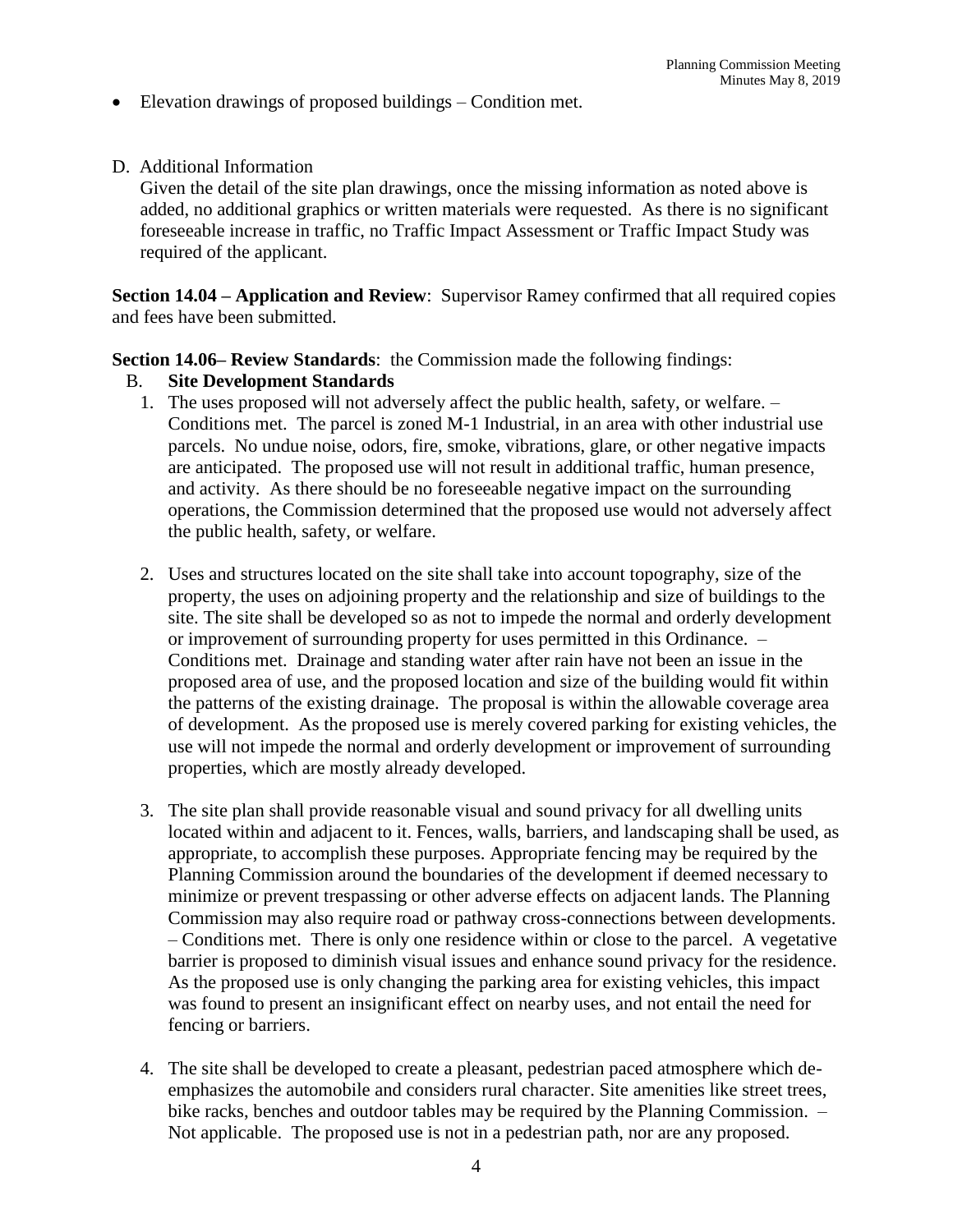- 5. All buildings and groups of buildings shall be arranged so as to permit necessary emergency vehicle access as requested by the Fire Department. – Condition met. All buildings and areas likely to need such access will be accessible by the existing driveway and proposed graveled areas.
- 6. Exterior lighting shall be arranged so that it is deflected away from adjacent properties and so that it does not interfere with the vision of motorists along adjacent streets. Lighting of buildings or structures shall be minimized to reduce light pollution. The site shall comply with the requirements of Section 15.04. – Conditions met. The single light, proposed installation, and use are in compliance with Chapter 15, as noted below.
- 7. All loading and unloading areas and outside storage areas, including areas for the storage of trash, which face or are visible from Residential Districts or public streets, shall be screened in accordance with the requirements of Section 15.02. – Not applicable.
- 8. Site plans shall conform to all applicable requirements of Township, County, State, Federal agencies. Approval may be conditioned on the applicant receiving necessary Township, County, State, and Federal permits before final site plan approval or an occupancy permit is granted. – Condition met. The applicant has received a soil erosion permit from the Ingham County Drain Commissioner and approval of their proposal. Consumers Energy will be installing the electric supply from the main building to the proposed building, and will meet all needed permitting and standards of construction.
- 9. The general purposes and spirit of this Ordinance and the Master Plan of the Township shall be maintained. – Condition met. The proposed use is allowable on an M-1 zoned parcel, and this parcel is surrounded by other parcels also zoned M-1. As the proposed use should have minimal impact on surrounding parcels, and would fit the character of an Industrial District, the spirit of the Zoning Ordinance and the Master Plan are considered to have been met.

## C. **Vehicular and Pedestrian Standards**

- 1. Safe, convenient, uncongested, and well-defined vehicular and pedestrian circulation shall be provided for ingress/egress points and within the site. Drives, streets and other circulation routes shall be designed to promote safe and efficient traffic operations within the site and at ingress/egress points. – Conditions met. Traffic flow will be as currently occurs except parking will be covered. No pedestrian traffic is proposed. These conditions were considered adequately fulfilled by the detail of spacing, paving, and driveways as noted on page C2.0.
- 2. The arrangement of public or private vehicular and pedestrian connections to existing or planned streets in the area shall be planned to provide a safe and efficient circulation system for traffic within the Township. – Condition met. The anticipated low level of traffic is adequately accommodated by the existing drive which opens on Eden Road, and the proposed paving and spacing of access to buildings and the driveway.
- 3. The minimum number of vehicular entrances and exits shall be provided at appropriate locations so as to maximize the convenience and safety for persons entering or leaving the site. The number of vehicular entrances to and exists from the site shall be determined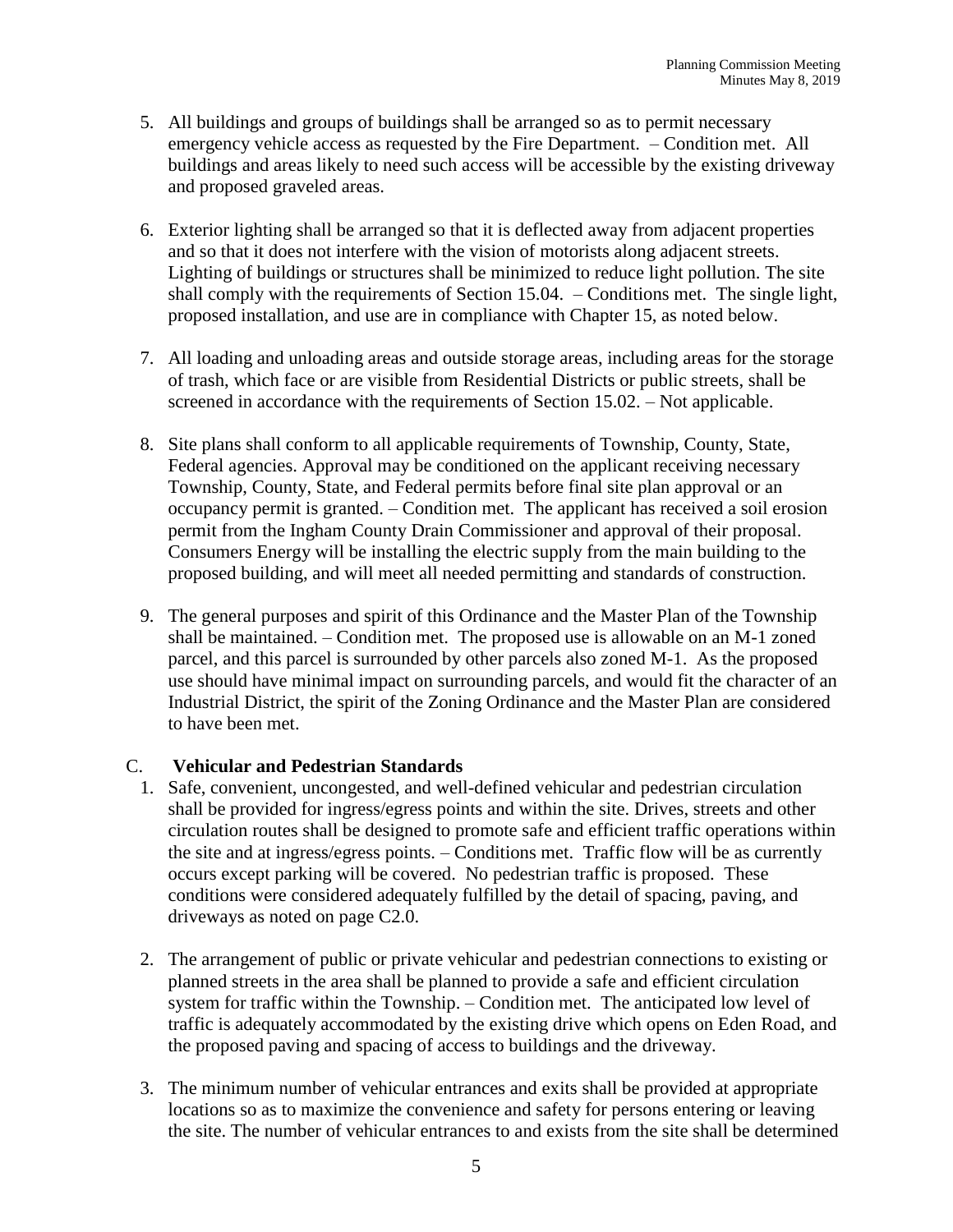with reference to the number of dwelling units or other land uses within the site, the nature and location of the surrounding streets, the effect of traffic in the area, nearby topography, and other factors. – Conditions met. As the ICRD has already approved the existing driveway, and given that there will be no new traffic, this requirement was deemed to be sufficiently addressed.

- 4. Adequate traffic control shall be provided on site and throughout developments to ensure safe vehicular and non-motorized cohabitation. The Planning Commission may require traffic calming measures, paved road shoulders, and deceleration or turn lanes when necessary. – Condition met. Given the limited number of vehicles expected to access the property, traffic control was deemed to not need any improvement.
- 5. Appropriate sidewalks, trails or pathways for pedestrians and non-motorized vehicles may be required within the development and between developments but may be deferred with an appropriate performance guarantee. – Not applicable. There are no sidewalks currently on the property or surrounding parcels, and none planned. No known trails or pathways for public use are needed, given the nature of the district and the proposed uses.
- 6. The Planning Commission may require shared driveways or the consolidation of existing driveways where appropriate. – Not applicable.

## D. **Environmental and Natural Features Standards**

- 1. Removal or alteration of significant natural features shall be restricted to those areas which are reasonably necessary to develop the site in accordance with the requirements of this Ordinance. The Planning Commission may require that landscaping, buffers, and/or buffer strips be preserved and/or provided to ensure that proposed uses will be adequately buffered from one another and from surrounding public and private property. – Condition met. The only applicable provision is for screening of the adjacent residence, which is provided and in compliance with Chapter 15.
- 2. Landmark trees and significant vegetation slated for protection shall be marked on site to prevent their damage during construction. – Not applicable.
- 3. Appropriate measures shall be taken to ensure that removal of surface waters will not adversely affect the public storm drainage system. – Not applicable.
- 4. Surface water on all paved areas shall be collected at intervals so that it will not obstruct the flow of vehicular or pedestrian traffic or create puddles in paved areas. Subsurface landscape islands within parking lots are encouraged. Catch basins may be required to contain oil filters or traps to prevent contaminants from being directly discharged to the natural drainage system. – Condition met, with details of the of the current drainage flow as noted on page C2.0.
- 5. Stormwater drainage design shall recognize existing natural drainage patterns. Stormwater removal shall not adversely affect neighboring properties or the public storm drainage system. – Conditions met. The proposed area to be improved fits within the current drainage flow as detailed on page C2.0.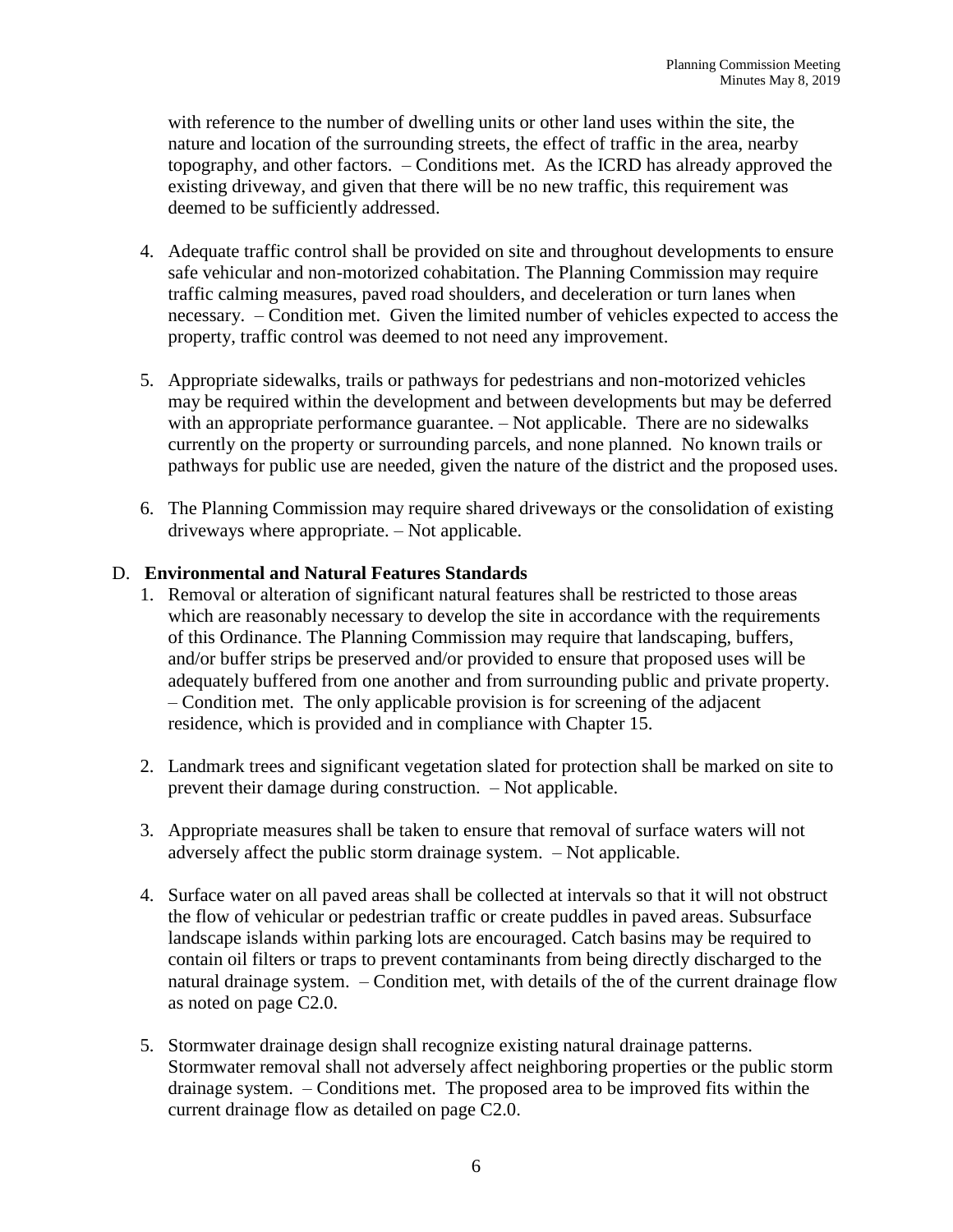- 6. Areas of natural drainage such as swales, wetlands, ponds, or swamps shall be protected and preserved insofar as practical in their natural state to provide areas for natural habitat, preserve drainage patterns and maintain the natural characteristics of the land. – Not applicable.
- 7. Provisions shall be made to accommodate stormwater on-site wherever practical. Direct discharge of stormwater into surface waters is prohibited. Where feasible, nonstructural control techniques shall be utilized which shall:
	- a. Limit land disturbance and grading.
	- b. Maintain vegetated buffers and significant vegetation.
	- c. Minimize impervious surfaces.
	- d. Use terraces, contoured landscapes, runoff spreaders, grass, or rock-lined swales.
	- e. Use infiltration devices.

- Conditions met. As noted above, the proposed improvement will require impervious surfaces that have been deemed to not interfere with current drainage flow, and will direct any runoff into this existing flow pattern. Mid-Michigan averages over 30 inches of precipitation per year, and currently rain either moves off site, or soaks into underground aquifers. No discharge of stormwater into surface waters is proposed. While stormwater that runs into the drainage system would move off-site, it would be into the county drain system, which eventually supplies the Great Lakes. Given the industrial zoning and uses proposed, as well as the current topography, the proposed development and drainage system were deemed appropriate for site development.

## **SECTION 15.02 - LOADING REQUIREMENTS**

As there will be no loading or loading areas, this entire section was deemed to be non-applicable.

## **SECTION 15.04 - LIGHTING**

- A. The following lighting standards shall apply to all uses requiring site plan review:
	- 1. Off-street parking areas shall be adequately lit to ensure security and safety. Ground lighting and wall pack lighting is encouraged in small developments over pole lighting to prevent unnecessary glare and sky glow which inhibits the view of the night sky and, therefore, negatively effects rural character. – Condition met. The elevated building drawings indicate the location of the one proposed wall-mounted pack LED light with appropriate screening to block light being directed upwards or horizontally, and is proposed to be installed no higher than 16 feet from the ground. There will also be a vegetative screen to the west to block direct view of this light from the adjacent residence. This should prevent unnecessary glare and sky glow which could negatively affect rural character.
	- 2. Light fixtures shall be provided with light cut-off fixtures that direct light downward. Lighting shall not be attached to buildings or other structures that permit light to be directed horizontally.  $-$  Conditions met, page C2.0. As required, the light will be directed downward, and to only light the building and immediately surrounding area.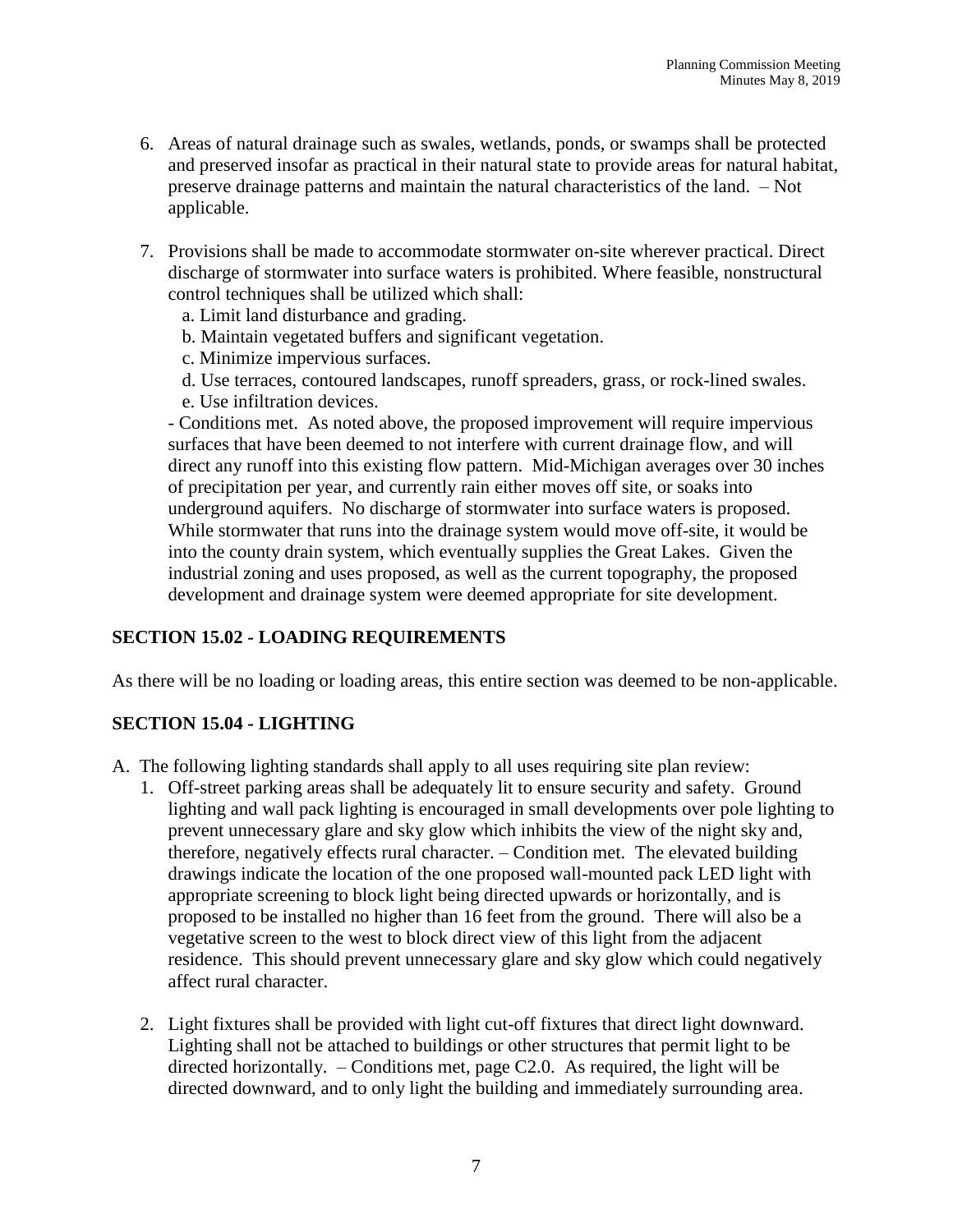- 3. Lighting shall illuminate only the parking lot or other areas approved for illumination by the Planning Commission. – Condition met, page C2.0. There will be no inside lighting in the storage units at night, thus not adding to night time lighting glare.
- 4. Site lighting fixtures shall be limited to thirty (30) feet in height. Condition met, page C2.0. The wall-mounted pack light will be no more than 16 feet above the ground.
- 5. Canopy lighting shall be mounted flush with the canopy surface. Not applicable.
- 6. No light fixture shall protrude below the underside (facia) of any canopy. Not applicable.

# **SECTION 15.05 - LANDSCAPING REQUIREMENTS**

- C. General Requirements:
- 1. For all uses requiring site plan review a landscape/screening plan shall be submitted to the Township for review and approval. The plan shall contain the following:
	- a. All applicable information listed in Chapter 14. Condition met, as noted above.
	- b. All applicable information listed in this Section pertaining to plant materials. Condition met, as noted below and on page C2.0.
	- c. The location, general size, and type of existing vegetation to be retained. Conditions met, as noted below, see especially revised page C2.0.
	- d. A planting schedule and plan providing the following information:
		- (1) The botanical and common name of each plant used.
		- (2) The size of each plant to be used at the time of planting.
		- (3) The quantity of each plant to be used.
		- (4) Whether plants to be used are balled and burlapped container grown or bare root.
		- (5) The spacing and location of all proposed trees, shrubs and ground cover.
		- (6) The percentage of landscaped area to be provided on site.
- Conditions met, as noted on page C2.0.
- 2. Required plant materials minimum size (Table not reproduced) Conditions met, as noted on page C2.0.
- 3. Trees Not Permitted: For the purposes of this Section, the following trees shall not be permitted because they split easily, their wood is brittle and breaks easily, their roots clog drains, or they are invasive species or unusually susceptible to disease or insect pests. (prohibited trees listed). – Condition met, as noted on page C2.0.
- 4. Mixing of Species: The overall landscape plan shall not contain more than thirty-three (33%) of any single plant species. The use of trees native to the area and Mid- Michigan, and mixture of trees from the same species association, is encouraged. – Condition met, as noted on page C2.0. The applicant agreed to meet the mixing of species requirement for the screen.
- 5. Species selection: landscaping materials shall be chosen which are best adapted to the solar exposure, soil, moisture and other site conditions which influence plant health and longevity. – Condition met, as detailed on page C2.0.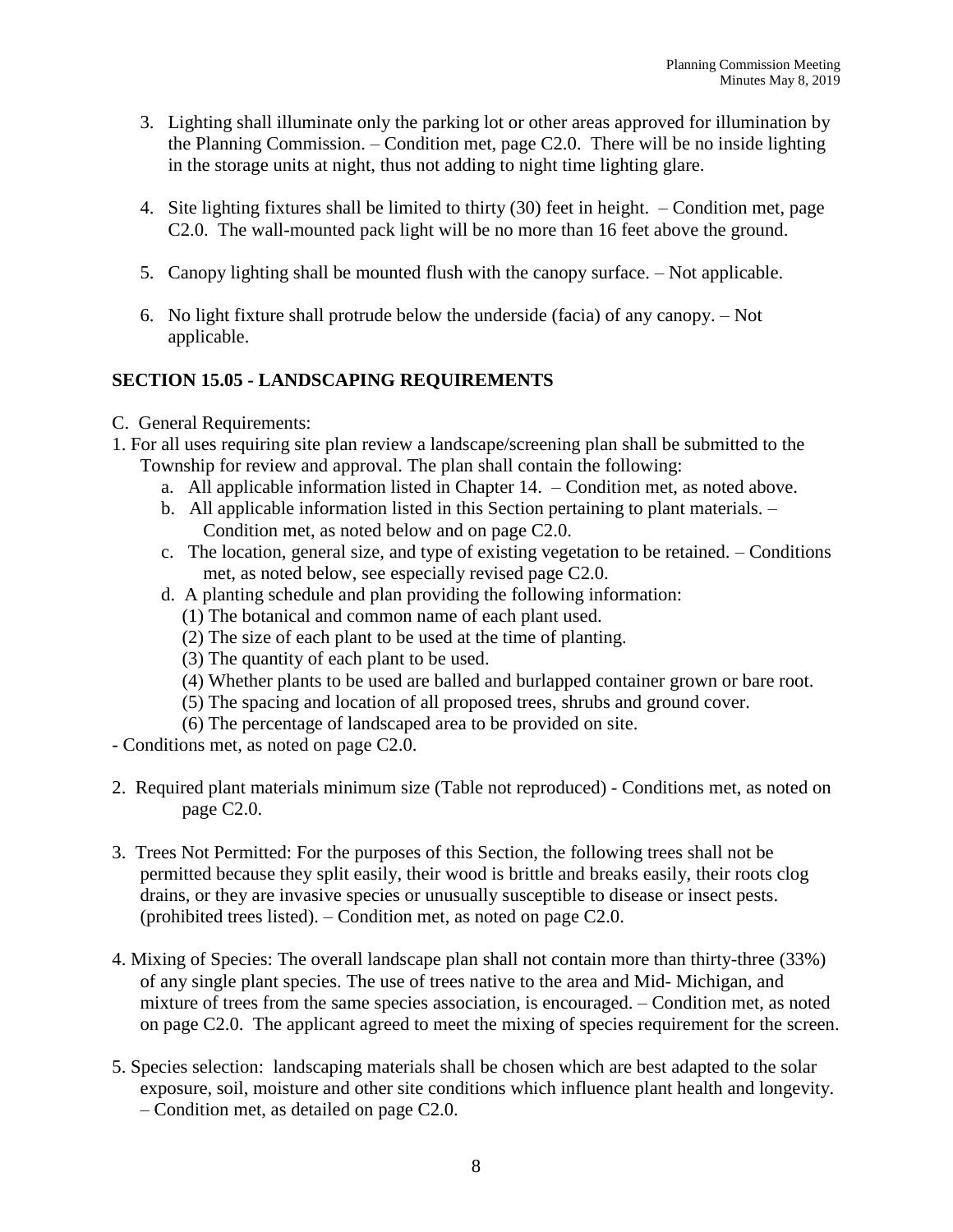- 6. Plant material spacing: At planting, materials shall be spaced so as to ensure their survival over the length of their growing period. – Condition met, as noted on page C2.0.
- 7. Installation

a. Whenever a landscape planting screen or other plantings are required under this Section, it shall be installed according to accepted planting procedures and in a sound workmanlike manner. All plant material shall meet current standards of the American Association of Nurserymen. – This condition was explained to the applicant, who publicly agreed on May 8, 2019, to fully comply with this provision.

b. The Planning Commission may require that landscaped areas be irrigated. – Not applicable.

c. All required plantings shall be installed within six (6) months of their approval by the Township. An extension of this time may be granted by the Planning Commission. - This condition was noted to the applicant, who publicly agreed on May 8, 2019, to comply with this provision of the Ordinance.

d. Plant material shall be installed so that at maturity, it does not obscure traffic signs or lighting, obstruct access for emergency vehicles, interfere with adequate sight distance for motorists, or disrupt drainage patterns on the site or on adjacent properties. – Conditions met, as placement of vegetation and driveways/roads are noted on page C2.0.

e. Landscaped areas shall be covered by grass or other living ground cover. – Not applicable.

f. Trees and shrubs shall be setback a minimum of ten (10) feet from a vehicular access or pathway. - Condition met, as noted on page C2.0.

#### 8. Maintenance

a. Maintenance of plantings shall be done with regularity to ensure a healthy and neat appearance. – This condition was noted to the applicant, who publicly agreed on May 8, 2019, to comply with this provision of the Ordinance.

b. Required landscaping (including buffer strips, trees, lawns, and ground cover) shall be maintained in a healthy, neat, and orderly appearance free of disease and insect infestations as well as clear of weeds and debris. - This condition was noted to the applicant, who publicly agreed on May 8, 2019, to comply with this provision of the Ordinance.

c. All unhealthy and dead plant material shall be replaced in the earliest appropriate planting period. - This condition was noted to the applicant, who publicly agreed on May 8, 2019, to comply with this provision of the Ordinance.

d. The landscape plan shall indicate all individuals or businesses that will be responsible for continued maintenance of the landscaping, including a method of contacting them. – As the applicant maintains the property they publicly agreed on May 8, 2019, to comply with this provision of the Ordinance.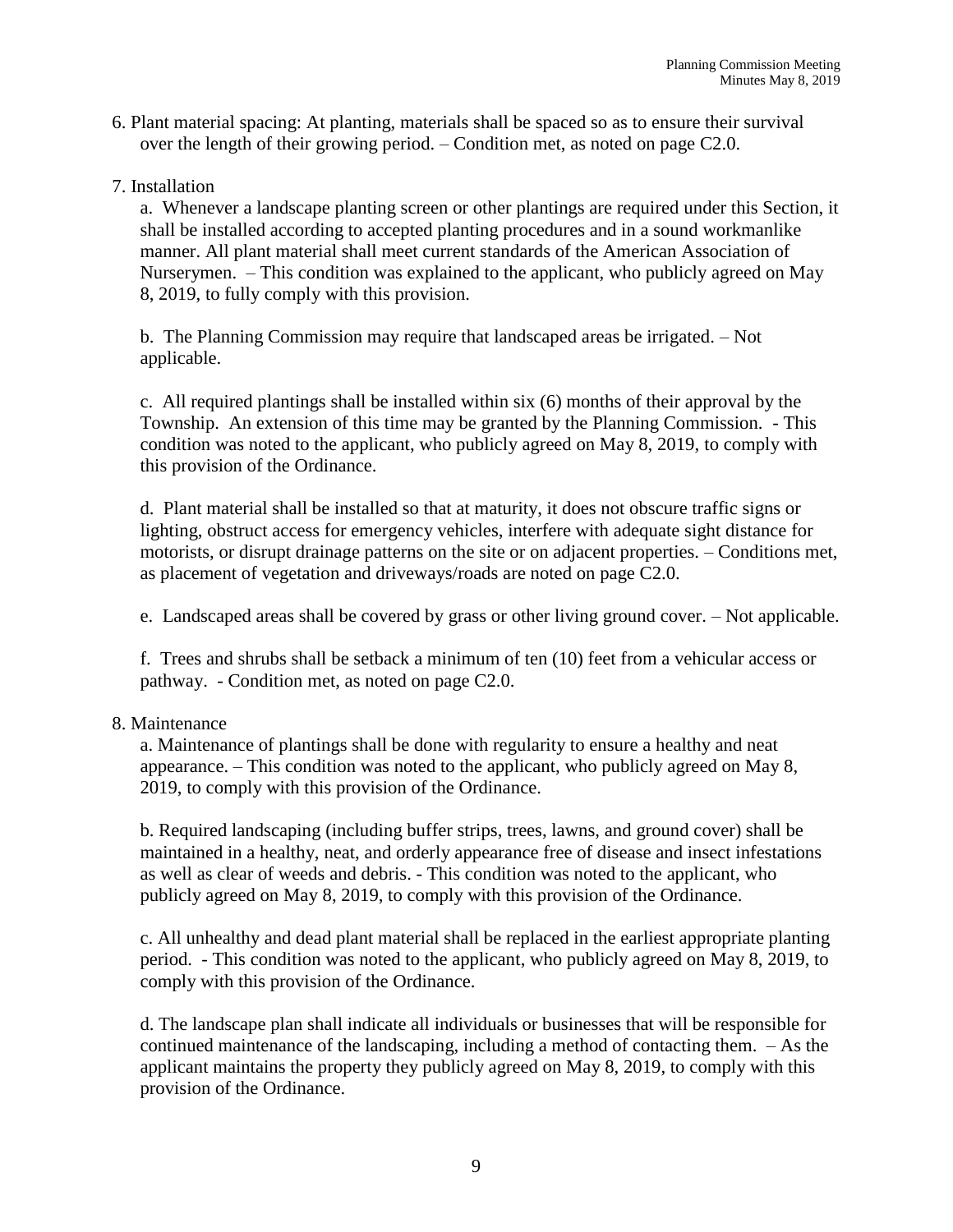## 9. Existing vegetation:

a. Where healthy plant material exists on a site prior to its development or redevelopment variations from the landscape requirements may be approved to allow credit for the existing plant material if the adjustment is keeping with the intent of this Section. – The existing vegetation is relatively mature and effective in maintaining significant rural character even though this is an industrial use on a parcel zoned M-1. As this application is an amendment to a site plan, the only review by the Commission was of the screening of the new building from the neighboring parcels, especially that adjacent parcel with a residential use even though zoned M-1. Given the substantive amount of existing vegetation and ground cover that meet the stated interests of subsection  $(A)(1-9)$ , the Commission gave credit for existing vegetation and deemed the proposed hedge as meeting the requirements of this section.

b. All existing live trees in excess of twelve  $(12)$  inches in diameter at four and one half  $(4\frac{1}{2})$ feet above the ground shall be preserved as much as practical. – Not applicable.

c. Should any tree required by this Ordinance to be preserved die, it shall be the responsibility of the owner/developer to replace the dead tree. – Not applicable.

d. A means of protecting site trees against injury during construction or injury from mowing equipment and vehicles shall be provided. – Not applicable.

### D. Landscape Buffer Zones

1. Where landscape buffer zones are required:

a. A landscaped buffer of ten (10) feet wide measured from the property line and planted with evergreens or shrubbery shall be provided which maintains their density and screening effect throughout the calendar year. – Not applicable.

b. Additional screening may be required by the Planning Commission, including additional buffer width, a wall, berm and/or fencing to prevent the creation of any nuisance, avoid annoyance by artificial lighting or incompatible activity. – Proposed screening was deemed to be adequate.

2. Landscaping may be required to serve as windbreaks. – Not applicable.

3. Berms and swales shall be constructed with slopes not to exceed a 1:3 gradient with side slopes designed and planted to prevent erosion. Slopes shall be protected with sod, seed, shrubs or other form of natural groundcover. – Not applicable.

#### E. Parking Lot Landscaping

1. All off-street parking areas shall provide the following landscaping within the parking lot (in above ground or sunken landscape islands, bump-outs near the perimeter of the parking lot, as boulevards, etc.):

a. One (1) deciduous shade tree shall be required for each ten (10) parking spaces, provided that in no case shall less than two  $(2)$  trees be provided.  $-$  Condition met, as noted on page C2.0.

b. Three (3) under story shrubs shall be required for each ten (10) parking spaces. – Condition met, as noted on page C2.0.

c. Parking lot islands shall be at least one hundred (100) square feet in area, ten (10) feet in width and two (2) feet shorter than adjacent parking space. Rain gardens with rolled curb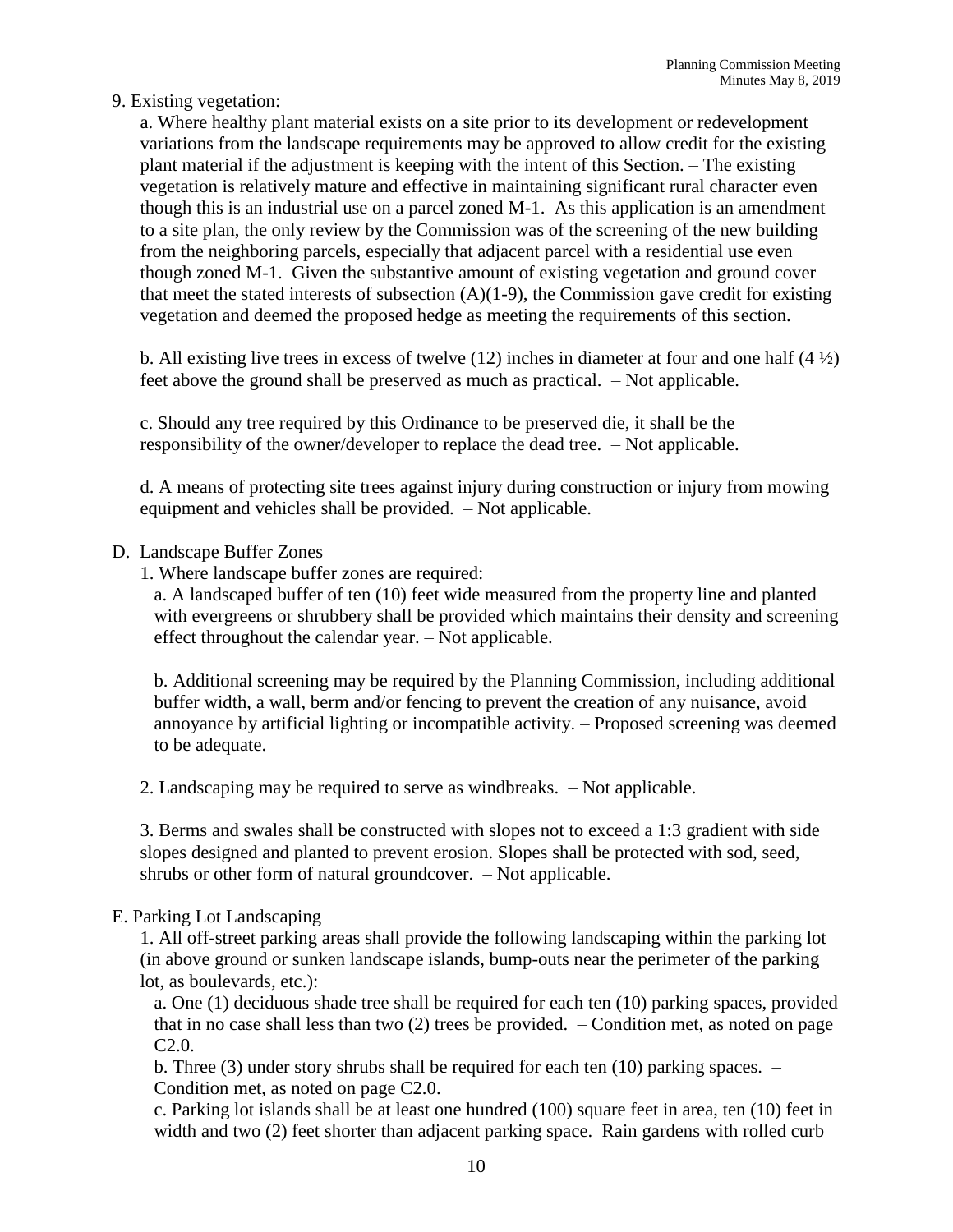and/or curbing with drainage gaps are encouraged to help manage storm water runoff. – Not applicable as the proposed new parking area is inside a building.

2. When off-street parking and loading of a non-residential use abuts a residential use or district, the parking lot and loading area shall be screened from the residential use or district by a solid, ornamental fence or masonry wall at least six (6) feet high. In lieu of a fence or wall, the Planning Commission may permit a sculpted berm and landscaping of a minimum of one (1) evergreen tree planted every fifteen (15) feet along the mutual property boundary. – Condition met by the screening noted on page C2.0.

### F. Site Landscaping

1. Perimeter plantings shall be provided a rate of two (2) deciduous shade, ornamental, or evergreen trees for every ten (10) feet of road frontage; ten (10) shrubs per fifty (50) linear feet of property frontage and twenty perennials per fifty (50) linear feet of frontage. Plant materials shall be creatively and functionally dispersed around the perimeter of the property. Clustering and staggering of materials is recommended to maintain the rural character of the Township. – Not applicable as this is an amendment to a site plan and the existing perimeter plantings have been previously approved.

2. The required side and rear setbacks shall be landscaped to:

a. Define cross-connections between properties for both pedestrian and vehicles;

b. Define internal access ways for vehicles and pedestrians;

c. Provide shade and lawn areas for outdoor activities;

d. Provide appropriate outdoor amenities including seating, trash receptacles, etc., depending on the nature of the land use;

e. Serve as windbreaks where warranted;

f. To break up long expanses of building without windows. – Not applicable as this is an amendment to a site plan and the existing perimeter plantings have been previously approved.

#### G. Detention and Retention Ponds:

1. Plantings shall be provided a rate of one (1) deciduous shade or evergreen tree and ten (10) shrubs per fifty (50) linear feet of pond perimeter as measured along the top elevation of the pond bank. – Not applicable as this is an amendment to a site plan and the existing plantings have been previously approved.

2. To the extent possible, pond configuration shall be incorporated into the natural topography of the site. Where this is not practical, the pond shall be shaped to emulate a naturally formed depression and shall be part of the natural landscape and open space system of the site. – Not applicable.

3. Plantings shall replicate a natural environment. Trees and shrubs shall be clustered around the basin and contain a variety of plant material. – Not applicable as this is an amendment to a site plan and the existing plantings have been previously approved.

## H. Utility Buildings, Outdoor Equipment, Outdoor Storage and Waste Receptacles

1. For utility buildings, stations, and/or substations, screening shall be provided consisting of a six (6) foot high wall, berm or fence, except when all equipment is contained within a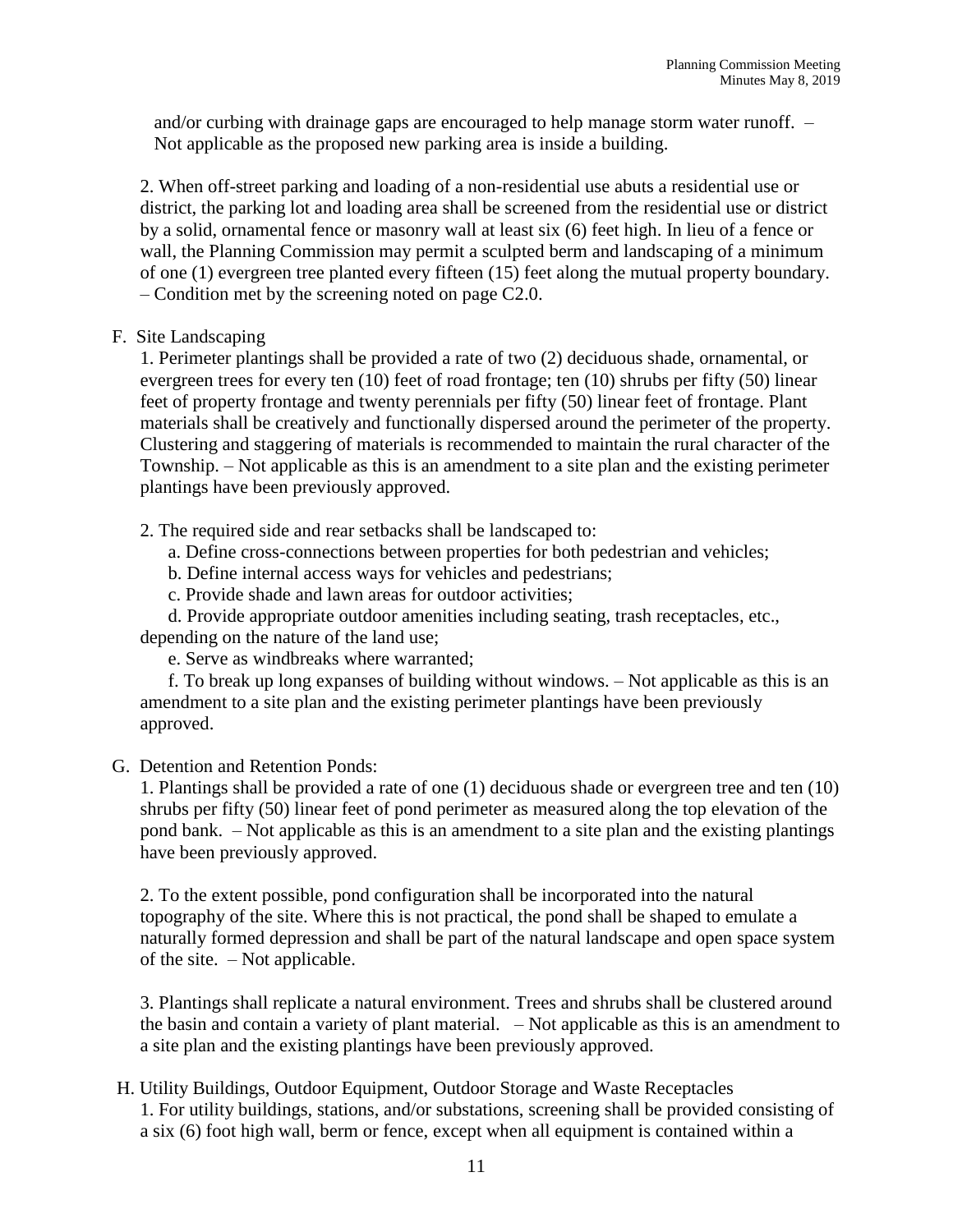building or structure which is comparable in appearance to residential buildings in the surrounding area. – Not applicable.

2. Any trash receptacle or trash storage area shall be contained within an enclosure which is at least six (6) feet in height, or the minimum height of the trash collection or storage receptacle. The location of the trash receptacle or storage area shall be approved by the Zoning Administrator, unless part of a site plan approval, which will be approved by the Planning Commission. – Not applicable as no new trash storage area will be needed.

3. When located outside of a building, support equipment including air conditioning and heating devices, and water and gas meters, but not including plumbing or exhaust vents or chimneys, are to be screened to the height of the particular piece of equipment. – Not applicable.

4. Outdoor open storage of any equipment, vehicles and materials, shall be screened from public right-of-way and residential uses or districts. Such storage shall not be located in the required front setback. Commercial uses do not need to screen from one another and industrial uses do not have to screen from one another. – Not applicable, as no outdoor storage of any type is proposed.

At the conclusion of the review, further action on the site plan was postponed while direction from legal counsel was sought and the applicant addressed the deficiencies and non-compliant location, size, and height of the proposed building.

1. Revised Draft Gravel Mining Ordinance

Commissioners had received on May 7, 2019, from legal counsel an amended draft Zoning Ordinance amendment, reflecting the changes discussed during the Special Meeting on March 27, 2019. The Commission decided to use the May 7, 2019 DRAFT A for conversion to a final Ordinance amendment. Following review and discussion the only recommended change was on page 2, moving the definition of "air contaminant" from "C" to "A" in order to be in alphabetical order.

**MOTION Winters, seconded by Lewis, to set a public hearing during the June 5, 2019 regularly scheduled Commission meeting for the proposed amendment to the Zoning Ordinance addressing gravel mining. CARRIED 6-0.**

2. Solar Energy Ordinance Review

Comm. Lewis and Lazet – gave an update on their progress. Comm. Lewis had provided Commissioners with a list of questions regarding various provisions, and he and Comm. Lazet walked the Commission through the questions and issues. Having received direction, Comms. Lewis and Lazet will prepare a proposed draft for Commission consideration.